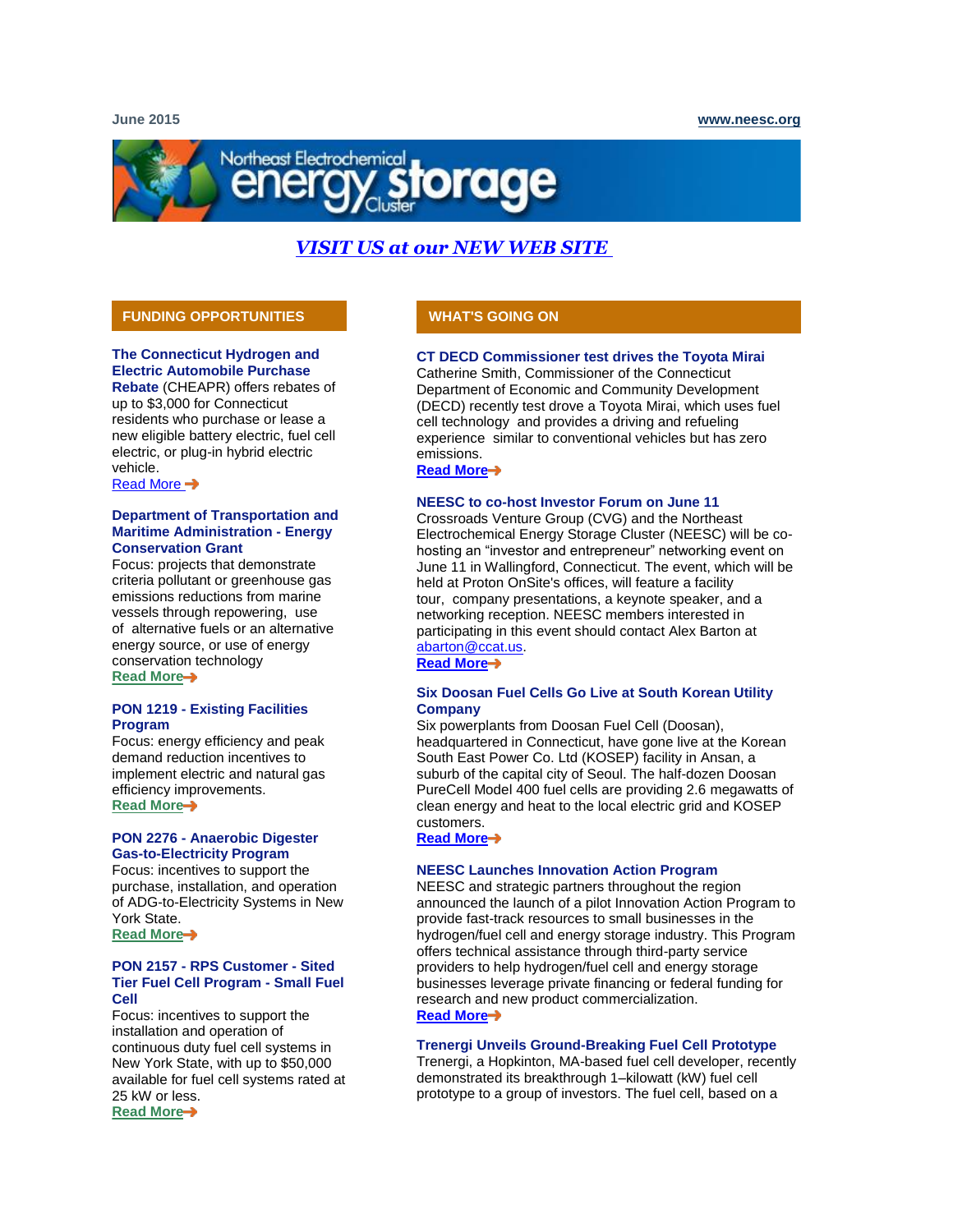#### **New York Truck - Voucher Incentive Program**

Vouchers now available totaling \$19 million based on a 'first come- first served'. The incentive program aims to accelerate the deployment of alternative fuel vehicles. **[Read More](http://click.icptrack.com/icp/relay.php?r=63909586&msgid=551316&act=2SSF&c=1103991&destination=https%3A%2F%2Ftruck-vip.ny.gov%2Fabout.php)**

#### **UPCOMING WEBINARS**

[RPS Collaborative Webinar; Using](http://click.icptrack.com/icp/relay.php?r=63909586&msgid=551316&act=2SSF&c=1103991&destination=http%3A%2F%2Fwww.cesa.org%2Fwebinars%2Fshowevent%2Frps-collaborative-webinar-using-avert-to-estimate-the-emissions-benefits-of-clean-energy-policies-and-programs%3Fd%3D2015-06-01)  **AVERT to Estimate the emiisions Benefits of Clean Energy Policies and** [Program-](http://click.icptrack.com/icp/relay.php?r=63909586&msgid=551316&act=2SSF&c=1103991&destination=http%3A%2F%2Fwww.cesa.org%2Fwebinars%2Fshowevent%2Frps-collaborative-webinar-using-avert-to-estimate-the-emissions-benefits-of-clean-energy-policies-and-programs%3Fd%3D2015-06-01)June 1, 2015 | 2:00 PM - 3:00PM

[Green Technologies Suppliers](http://click.icptrack.com/icp/relay.php?r=63909586&msgid=551316&act=2SSF&c=1103991&destination=https%3A%2F%2Fwww.dropbox.com%2Fs%2Fci19yfza04c7an6%2FGTSM%2520Flyer.pdf%3Fdl%3D0)  [Meeting](http://click.icptrack.com/icp/relay.php?r=63909586&msgid=551316&act=2SSF&c=1103991&destination=https%3A%2F%2Fwww.dropbox.com%2Fs%2Fci19yfza04c7an6%2FGTSM%2520Flyer.pdf%3Fdl%3D0) -June 2, 2015 | 11:00 AM - 12:00 PM EST

#### **UPCOMING EVENTS**

[CleanTech and Advanced](http://click.icptrack.com/icp/relay.php?r=63909586&msgid=551316&act=2SSF&c=1103991&destination=http%3A%2F%2Fevents.r20.constantcontact.com%2Fregister%2Fevent%3Foeidk%3Da07e9jl83wv9490b017%26llr%3Dg5hnidhab)  [Manufacturing Investor Fourm](http://click.icptrack.com/icp/relay.php?r=63909586&msgid=551316&act=2SSF&c=1103991&destination=http%3A%2F%2Fevents.r20.constantcontact.com%2Fregister%2Fevent%3Foeidk%3Da07e9jl83wv9490b017%26llr%3Dg5hnidhab) - June 11, 2015 | 4:30 PM - 7:30 PM

[New York Venture Summit 2015](http://click.icptrack.com/icp/relay.php?r=63909586&msgid=551316&act=2SSF&c=1103991&destination=http%3A%2F%2Fwww.youngstartup.com%2Fnewyork2015%2Fbio.php%3Fid%3D2628) - June 23-24, 2015

12th Annual Renewable Energy Finance Forum - June 24- 25, 2015 [Clean Energy Manufacturing Initiative](http://click.icptrack.com/icp/relay.php?r=63909586&msgid=551316&act=2SSF&c=1103991&destination=https%3A%2F%2Fww2.eventrebels.com%2Fer%2FRegistration%2FStepRegInfo.jsp%3FActivityID%3D13275%26StepNumber%3D1)  [Summit](http://click.icptrack.com/icp/relay.php?r=63909586&msgid=551316&act=2SSF&c=1103991&destination=https%3A%2F%2Fww2.eventrebels.com%2Fer%2FRegistration%2FStepRegInfo.jsp%3FActivityID%3D13275%26StepNumber%3D1) - July 9, 2015 [2015 Fuel Cell Seminar and Energy](http://click.icptrack.com/icp/relay.php?r=63909586&msgid=551316&act=2SSF&c=1103991&destination=http%3A%2F%2Ffuelcellseminar.com%2F)  [Exposition](http://click.icptrack.com/icp/relay.php?r=63909586&msgid=551316&act=2SSF&c=1103991&destination=http%3A%2F%2Ffuelcellseminar.com%2F) - November 16-19, 2015 [Green Technologies Suppliers](http://click.icptrack.com/icp/relay.php?r=63909586&msgid=551316&act=2SSF&c=1103991&destination=http%3A%2F%2Fwww.gtsmeetings.com%2F)  [Meetings](http://click.icptrack.com/icp/relay.php?r=63909586&msgid=551316&act=2SSF&c=1103991&destination=http%3A%2F%2Fwww.gtsmeetings.com%2F) **-** November 17-19, 2015

[U.N. Report: Global Investment in](http://click.icptrack.com/icp/relay.php?r=63909586&msgid=551316&act=2SSF&c=1103991&destination=http%3A%2F%2Fapps1.eere.energy.gov%2Fnews%2Fnews_detail.cfm%2Fnews_id%3D21906)  [Renewable Energy Rebounds in](http://click.icptrack.com/icp/relay.php?r=63909586&msgid=551316&act=2SSF&c=1103991&destination=http%3A%2F%2Fapps1.eere.energy.gov%2Fnews%2Fnews_detail.cfm%2Fnews_id%3D21906)  [2014](http://click.icptrack.com/icp/relay.php?r=63909586&msgid=551316&act=2SSF&c=1103991&destination=http%3A%2F%2Fapps1.eere.energy.gov%2Fnews%2Fnews_detail.cfm%2Fnews_id%3D21906) - March 31, 2015

radically different design than existing fuel cells, is capable of efficiently and cleanly generating on-site electricity, heat and hot water from most existing fuels. **[Read More](http://click.icptrack.com/icp/relay.php?r=63909586&msgid=551316&act=2SSF&c=1103991&destination=http%3A%2F%2Fwww.trenergi.com%2Fmedia%2F)**

#### **Precision Combustion Selected for 2015 Tibbetts Award**

Precision Combustion, Inc. (PCI) of North Haven, CT, announced its selection as a 2015 winner of the Tibbetts Award, which honors high-tech small businesses for excellence in research and development for the Federal government and for their success in innovating new technology and products. **[Read More](http://click.icptrack.com/icp/relay.php?r=63909586&msgid=551316&act=2SSF&c=1103991&destination=http%3A%2F%2Fprecision-combustion.com%2Fnews2015_05_28.html)**

#### **City of Riverside Demonstrates Environmental Leadership with Carbon Neutral On-Site FuelCell Energy Power Plant**

FuelCell Energy, Inc. announced the execution of a power purchase agreement with the City of Riverside, California to install a 1.4 megawatt combined heat and power (CHP) power plant at the Riverside Regional Water Quality Control Plant. The fuel cell power plant will convert biogas from the wastewater treatment process into a continuous supply of ultra-clean electricity. **[Read More](http://click.icptrack.com/icp/relay.php?r=63909586&msgid=551316&act=2SSF&c=1103991&destination=http%3A%2F%2Ffcel.client.shareholder.com%2Freleasedetail.cfm%3FReleaseID%3D913202)**

#### **SBIR/STTR FY15 Phase 1 Release 2 Awards Announced-Includdes fuel Cell-Battery Electric Hybrid Truck and fuel Cell Manufacturing Quality Control Processes**

The U.S. Department of Energy has announced the 2015 Small Business Innovation Research and Small Business Technology Transfer (SBIR/STTR) Phase 1 Release 2 Awards, including US Hybrid Corporation's project to develop and demonstrate polymer electrolyte membrane (PEM) fuel cell-battery electric hybrid trucks for medium-duty or heavyduty bucket trucks with drivetrain-integrated electric power take-off systems.

**[Read More](http://click.icptrack.com/icp/relay.php?r=63909586&msgid=551316&act=2SSF&c=1103991&destination=http%3A%2F%2Fenergy.gov%2Feere%2Ftransportation%2Fhydrogen-and-fuel-cells)**

#### **Nuvera Demonstrates Use of Cow Manure as Energy Source for Fuel Cell Electric Vehicles**

Nuvera Fuel Cells, Inc. used its PowerTap® on-site hydrogen generation and dispensing equipment in support of Toyota's "Fueled by Everything" video campaign that debuted in April. **[Read More](http://click.icptrack.com/icp/relay.php?r=63909586&msgid=551316&act=2SSF&c=1103991&destination=http%3A%2F%2Fwww.nuvera.com%2Fpressroom%2Fpress-releases%2F192-biogas-demonstration)**

#### **FEATURED COMPANY**

ElectroChem, Inc. is an early pioneer in supplying fuelcell and hydrogen research products and equipment to Fortune 500 companies, small businesses, universities and government agencies. Through its network of global distributors, it has set up fuel cell labs and provided over 500 fuel cell supply and product offerings all over the world. Electrochem is a small, innovative company headed up by noted fuel cell veteran Dr. Radha Jalan. The company develops a range of products and services from test stations to fuelcell hardware and stacks, as well as components and custom, specialized products on request.

Recently the company has been awarded the NASA Tech Brief Award, from the NASA Inventions and Contributions Board, for its Integrated Flow Field design (IFF) fuel cell hardware. Its global customer base grows each year. Please visit [www.fuelcell.com](http://click.icptrack.com/icp/relay.php?r=63909586&msgid=551316&act=2SSF&c=1103991&destination=http%3A%2F%2Ffuelcell.com%2F) an[d www.electrocheminc.com](http://click.icptrack.com/icp/relay.php?r=63909586&msgid=551316&act=2SSF&c=1103991&destination=http%3A%2F%2Felectrocheminc.com%2F) to learn more.